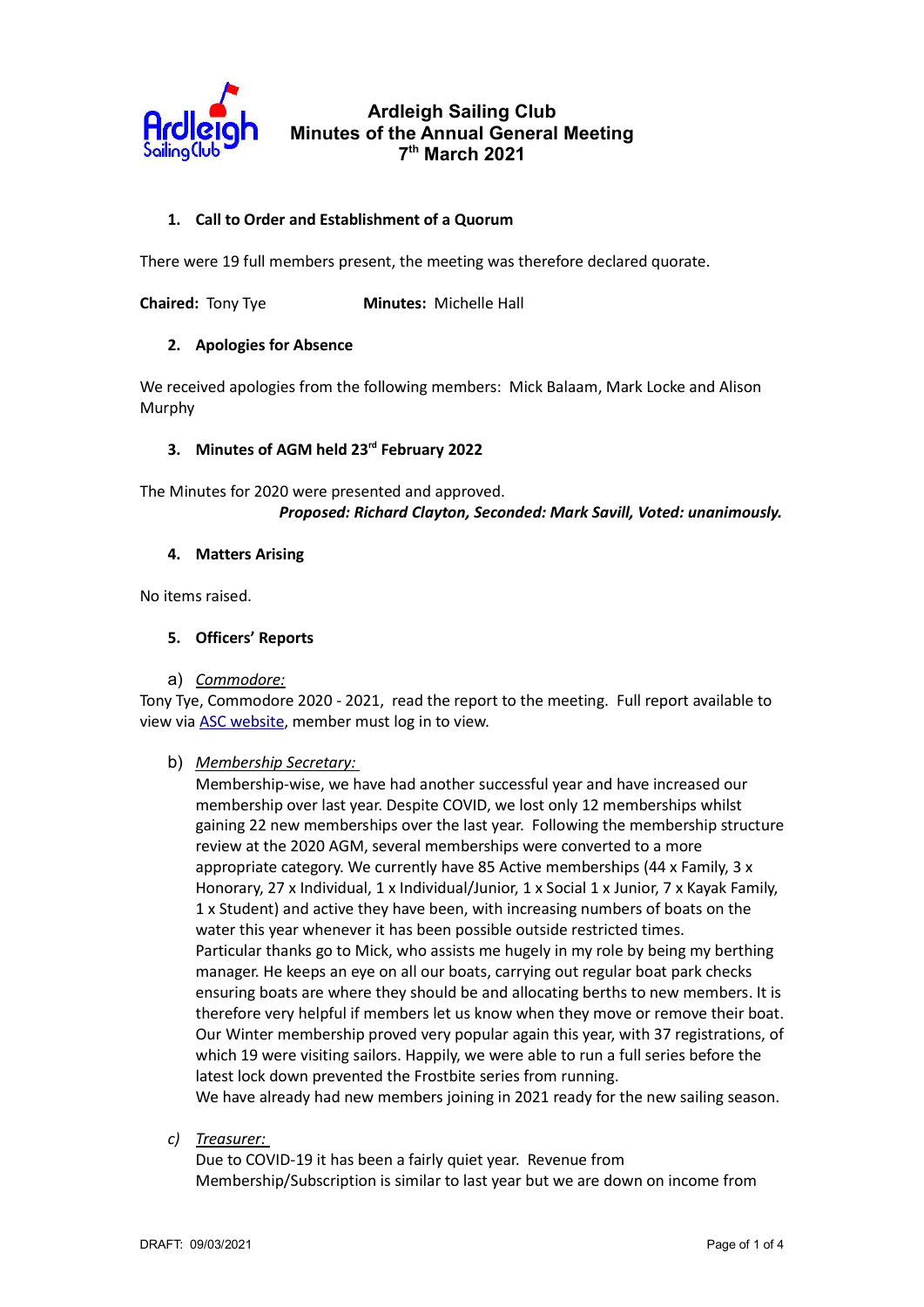

events, boat hire and especially in the galley. Did carry out an exercise to look at fixed running costs in the last 7 years and income from membership/subscriptions are generally in line to our running costs and it has been the same this year. We have made £5628.00 profit as you can see from the end of year report. This profit is due to lower spend on maintenance/fuel and general capital expenditure following the lack of events/activities on the water.

The new front door that was installed during the year is not included in September 2020 accounts and will be reflected in year end September 2021.

Full End of Year report available on the ASC Website, member must log in to view.

Bob Stannard queried if the Water Authority had been approached about a discount following the closure of the water. Ian Coates advised that we contacted the Authority and that they had declined a discount, as was the same for most businesses in the UK. We was offered a rent holiday but declined the offer.

Paul Constable – Via Chat – Advised we have applied for a Local Restrictions Support Grant.

### 6. Approval of Accounts for year ending  $30<sup>th</sup>$  September 2020

The Accounts were approved.

Proposed: Stuart Walsh, Seconded: Bob Stannard, Voted: unanimously.

### 7. Reappointment of Auditors

Independent Examiners Ltd was reappointed.

Proposed: Ian Coates, Seconded: Richard Vokes, Voted: unanimously

#### 8. Proposed Subscription Rates effective from 1<sup>st</sup> April 2021

Tony Tye discussed an option for discount to Membership renewals, as per Committee notification in April 2020. Tony went on to say that we have been awarded a grant to the sum of approx £7000 so we would be OK to offer a discount. He stated that we are a members club and that his opinion is he would like to reinvest the money back into the club. He also went on to say that if members do have any struggles financially to get in touch as would prefer to work something out instead of them giving up their membership. The below discount option was put to members for a vote.

Eligibility: A member who has paid for 1 full year membership for year starting  $1<sup>st</sup>$  March 2020 who is renewing for the year starting  $1<sup>st</sup>$  April 2021. Discount: 10% from membership fees only (does not apply to craft/trailer storage or opt out fee)

### Proposed: Tony Tye Seconded: Michelle Hall Voted: 4 in favour and 14 Against

Therefore no discount will be offered for members renewing in 2021.

It was proposed to keep subscription fees the same as previous year (detailed in below table)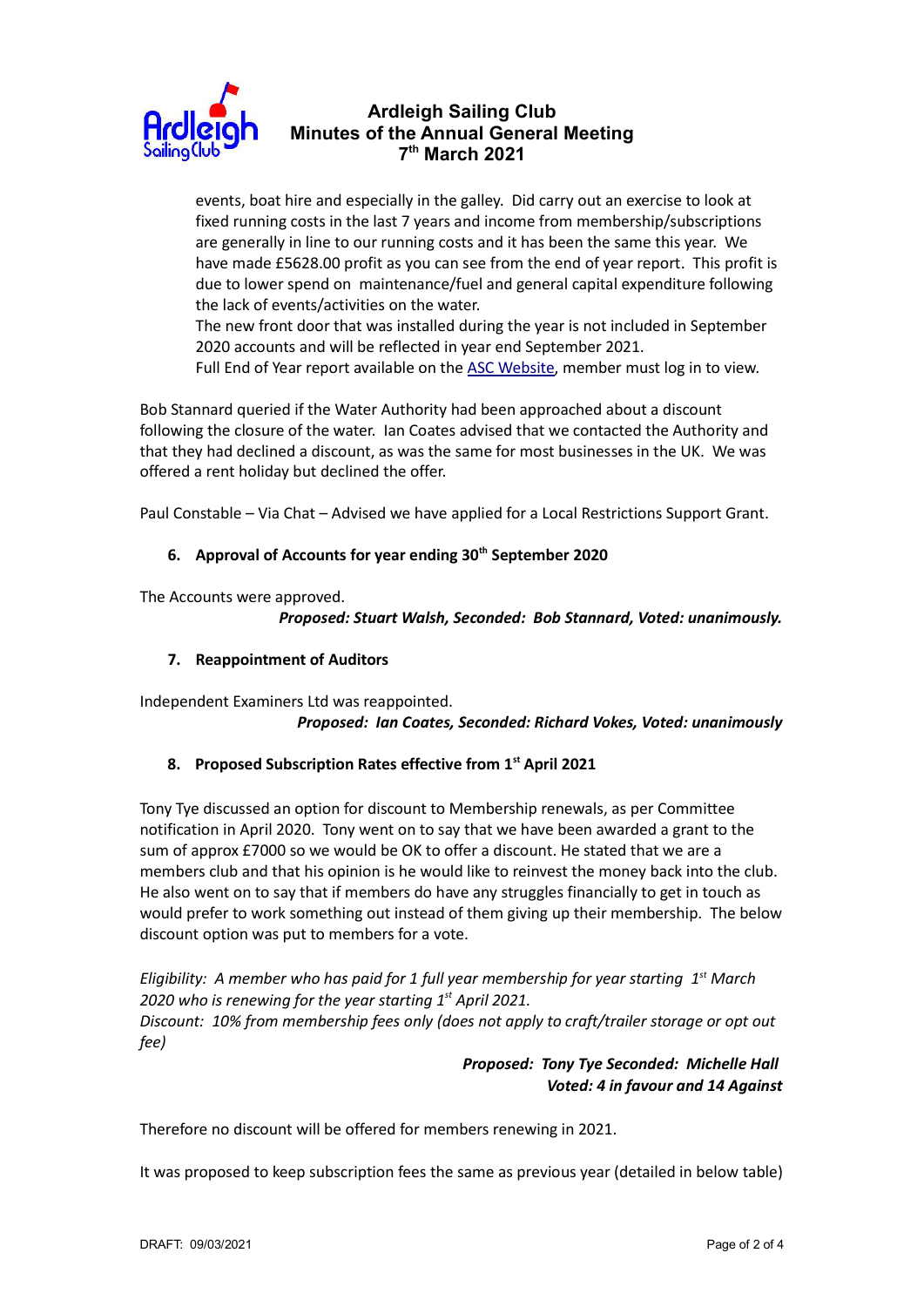

### Proposed: Richard Clayton, Seconded: Ian Coates, Voted: Unanimously

| Level                                 | Membership<br>Fee | Storage<br>$1st$ Craft | Additional<br>Craft<br>(Each) | <b>Notes</b>                                                                                               |
|---------------------------------------|-------------------|------------------------|-------------------------------|------------------------------------------------------------------------------------------------------------|
| Family                                | £165              | £105                   | £75                           | Includes 2 co-habiting adults + their dependant<br>children under 23                                       |
| Individual                            | £130              | £105                   | £75                           | 23 onwards                                                                                                 |
| Young Adult /<br>Full-time<br>student | £55               | £105                   | £75                           | Aged 17-22                                                                                                 |
| Junior                                | £55               | £105                   | £75                           | Up to 16 yrs. Adult must remain on-site with<br>child at all times. Includes 1 free Adult Social<br>Member |
| Social                                | £45               | £105                   | £75                           |                                                                                                            |
| Kayak<br>Individual                   | £130              | Included               | £75                           |                                                                                                            |
| Kayak Family                          | £150              | Included               | £75                           | Includes 2 co-habiting adults + their dependant<br>children under 23                                       |
| Temporary<br>Membership               | £30               | N/A                    | N/A                           | On a single Sunday morning, includes sailing<br>dinghy hire                                                |
| <b>Boat Trailer</b><br>Fee            | £20               | N/A                    | N/A                           |                                                                                                            |
| Duty Opt out<br>fee                   | £165              | N/A                    | N/A                           |                                                                                                            |

### 9. Election of 2021-2022 Committee

It was agreed to vote for the proposed Committee en bloc. Proposed: Michelle Hall, Seconded: Tony Tye, Voted: unanimously.

The following members offered themselves for election/re-election to the Committee.

| Commodore                | Tony Tye       |  |
|--------------------------|----------------|--|
| <b>Vice Commodore</b>    | Mark Savill    |  |
| <b>Rear Commodore</b>    | John Thompson  |  |
| Hon. Secretary           | Alison Murphy  |  |
| Hon. Treasurer           | Michelle Hall  |  |
| <b>Sailing Secretary</b> | Paul Constable |  |